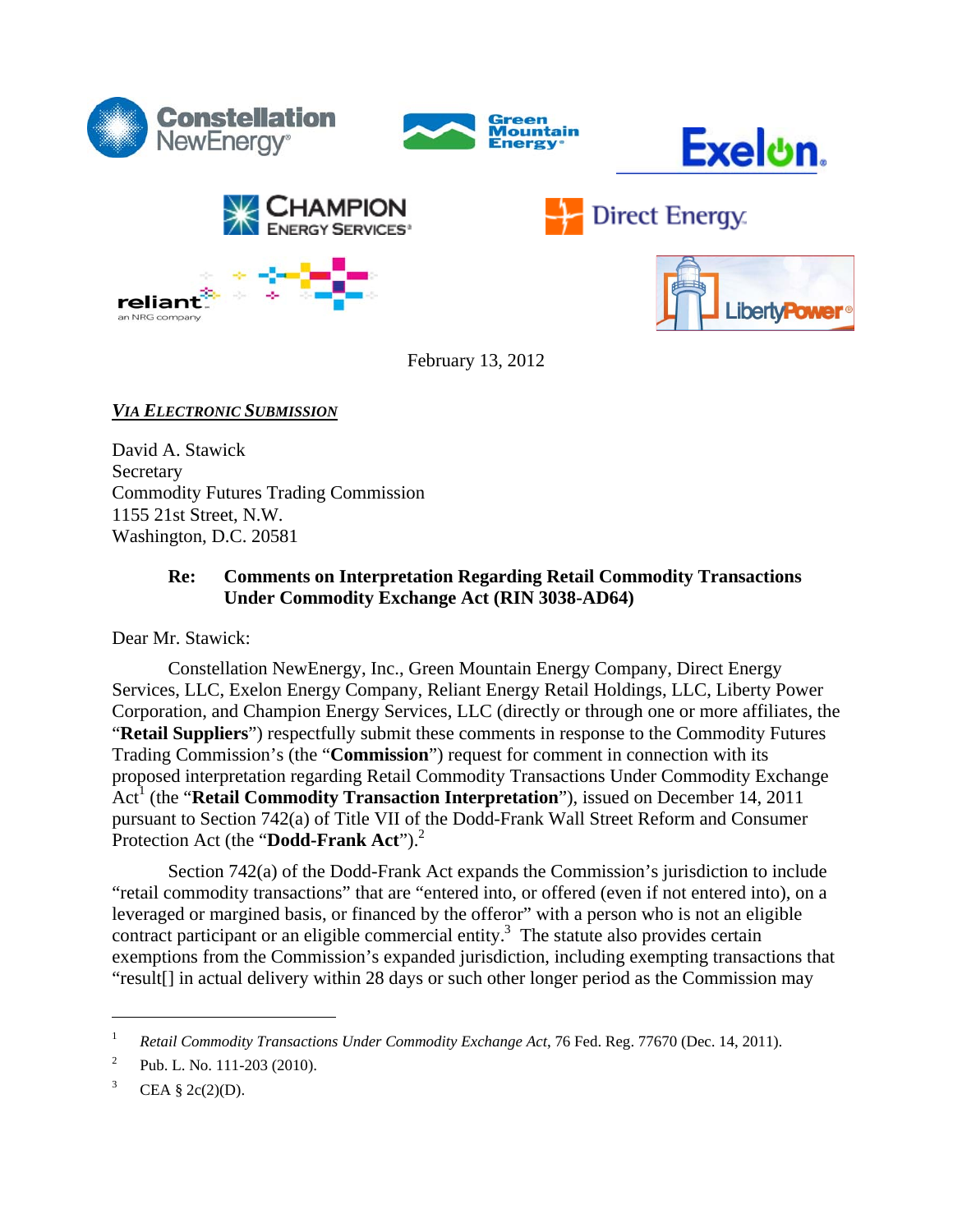determine."<sup>4</sup> Using a functional approach, the Commission issued the proposed interpretation to provide guidance as to how the Commission will assess whether any given transaction results in "actual delivery" within the meaning of the statute and to receive comment on whether its interpretation accurately construes the statutory language.<sup>5</sup>

The Retail Suppliers believe that the Commission should adopt a similar functional approach in its interpretation of the Commission's expanded authority under Section 742(a) more generally. Specifically, we request that the Commission clarify that "retail commodity transactions" entered into on a "leveraged or margined basis, or financed by the offeror" ("**leverage contracts**") do not include residential supply agreements for electricity or natural gas where the customer receives delivery of, and consumes, the commodity, but is billed 30 to 60 days later per the standard industry billing cycle ("**residential supply contracts**").6

The Retail Suppliers, along with many other retail electric and gas suppliers, regularly enter into residential supply contracts under which we provide residential customers with either, or both, electricity or natural gas service. The mere fact that customers pay for the commodity *after* they have accepted delivery of and used the commodity should not transform these basic supply agreements into leverage contracts. As discussed in further detail below, these residential supply contracts are not the type of contracts Congress intended to authorize the Commission to regulate under Section 742(a). Residential supply contracts are not fraudulent "rolling spot contracts" seeking to evade the Commission's jurisdiction over futures contracts, but rather are legitimate, industry-standard commodity supply agreements with residential customers.

#### **I. Description of the Retail Suppliers' Interest in the Interpretation.**

The Retail Suppliers are leading providers of electricity or natural gas services to retail electric or natural gas customers in competitive markets. Our standard retail customer supply transactions supply full energy and capacity requirements to commercial, industrial, governmental, and residential customers.

While our residential supply agreements differ based upon the type of commodity we are providing, either electricity or natural gas, the basic form and function of the transactions are substantially the same. Typically, the residential customer would sign an electric or natural gas supply agreement under which the retail supplier agrees to sell, and the customer agrees to buy, the customer's full requirements for residential power or natural gas service at the price and on

<sup>4</sup> CEA § 2c(2)(D)(ii)(III)(aa).

<sup>5</sup> 76 Fed. Reg. at 77671.

<sup>6</sup> In the same regard, the Commission recently observed that consumer contracts "involving periodic or future purchases of consumer products and services, such as agreements to purchase energy commodities to heat or cool consumers' homes" should not be regulated as swaps because they are "more akin to forward purchase agreements." *See* Further Definition of "Swap," "Security-Based Swap," and "Security-Based Swap Agreement;" Mixed Swaps; Security-Based Swap Agreement Recordkeeping, 76 Fed. Reg. 29818, 29832 (May 23, 2011).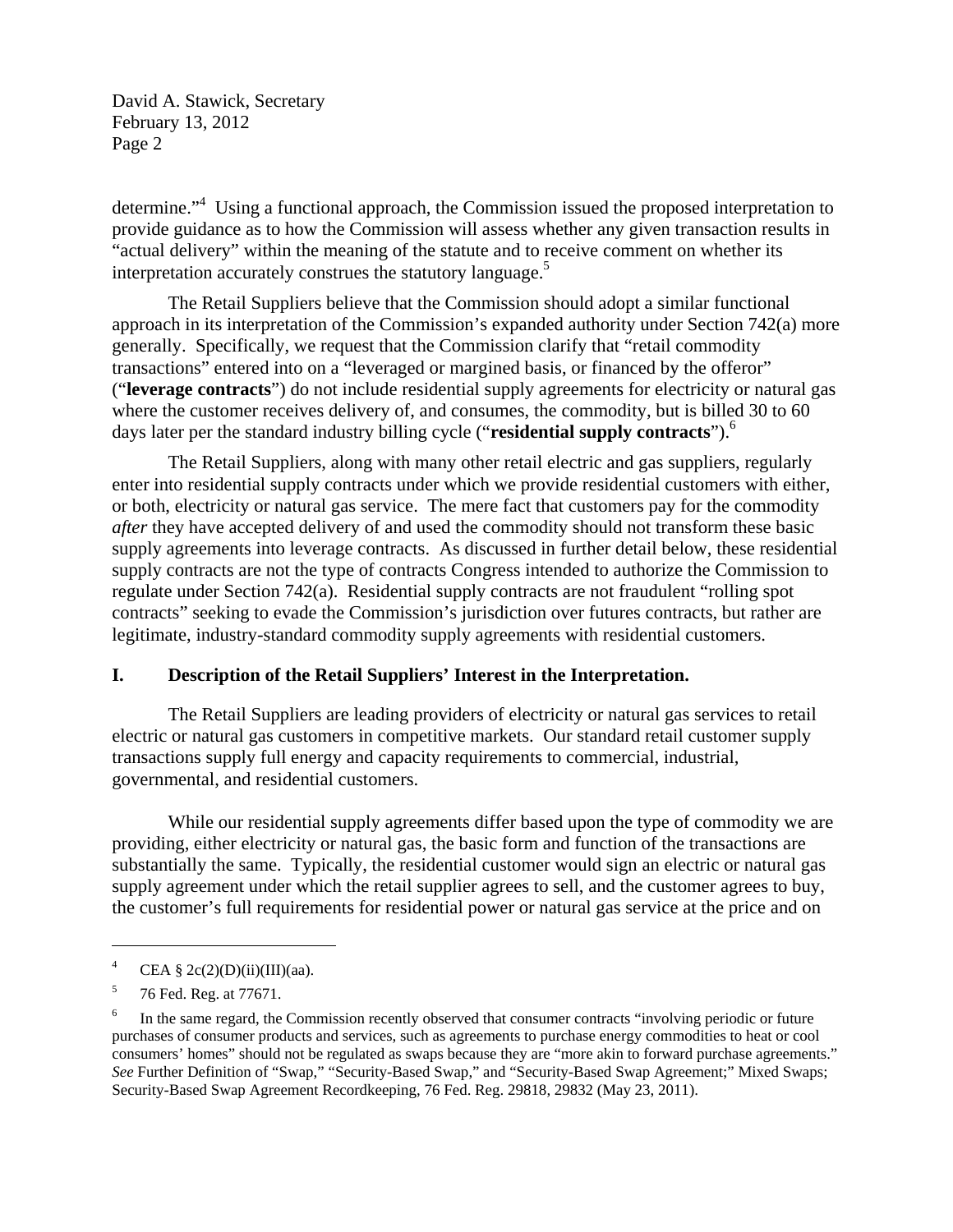the terms and conditions specified in the contract for an initial term of 24 months. In addition to the price for power and energy service, the customer is also typically responsible for applicable taxes and certain fees (*e.g.*, tariffs) charged by the local utility.

The electricity or natural gas supply agreement specifies the date on which delivery will begin, which is dependent on when the local utility can process the customer's enrollment. The residential retail contract informs the customer that switching to one of the Retail Suppliers may take up to two billing cycles while the utility processes the customer's enrollment. Consequently, under residential supply agreements, there is frequently at least a 30 to 60 day delay between when the residential customer signs the supply agreement and when the commodity is first delivered to the customer. After the initiation of service, the Retail Suppliers continue to supply the residential customer throughout the term of the contract, billing the customer on either a 30 or 60 day billing cycle for the customer's prior month(s) electricity or natural gas usage.<sup>7</sup>

### **II. Congress Enacted Section 742(a) to Regulate Fraudulent "Rolling Spot Contracts" in Commodities with Retail Customers, Not to Regulate Legitimate Residential Supply Contracts.**

As the Commission notes in its Retail Commodity Transaction Interpretation, Congress enacted Section 742(a) to extend the so-called "*Zelener* fraud fix" to retail commodity transactions.8 In *CFTC v. Zelener*, the Court held that certain speculative foreign currency transactions were "rolling spot contracts" outside of the Commission's jurisdiction despite the fact that the contracts functioned for all practical purposes like futures contracts.<sup>9</sup> In so holding, the Court looked to the language of the contract itself, rather than the intent of the parties, to determine that the contracts at issue were spot contracts. In response to the *Zelener* case, Congress granted the Commission additional authority over certain retail foreign currency transactions in the CFTC Reauthorization Act of 2008.10 Subsequently, during its consideration of the Dodd-Frank Act, Congress enacted Section 742(a) to extend the Commission's jurisdiction over similar non-foreign currency retail commodity transactions. Senator Blanche Lincoln (D-AK) explained that Section 742(a) was enacted to extend the "*Zelener* fraud fix" to

<sup>7</sup> Frequently the local utility will provide consolidated billing where the customer receives one monthly billing statement including both the utility's delivery charges and the Retail Suppliers' supply charges. The local utility then forwards the applicable payments to the Retail Supplier.

<sup>8</sup> 76 Fed. Reg. at 77671.

<sup>9</sup> *CFTC v. Zelener*, 373 F.3d 861 (7th Cir. 2004). In drawing the parallel to futures contracts, the Court noted that the defendants' customers never requested delivery of the currency and that offsetting transactions were always entered into.

 $10$  Food, Conservation, and Energy Act of 2008, Pub. L No. 110-246 (2008).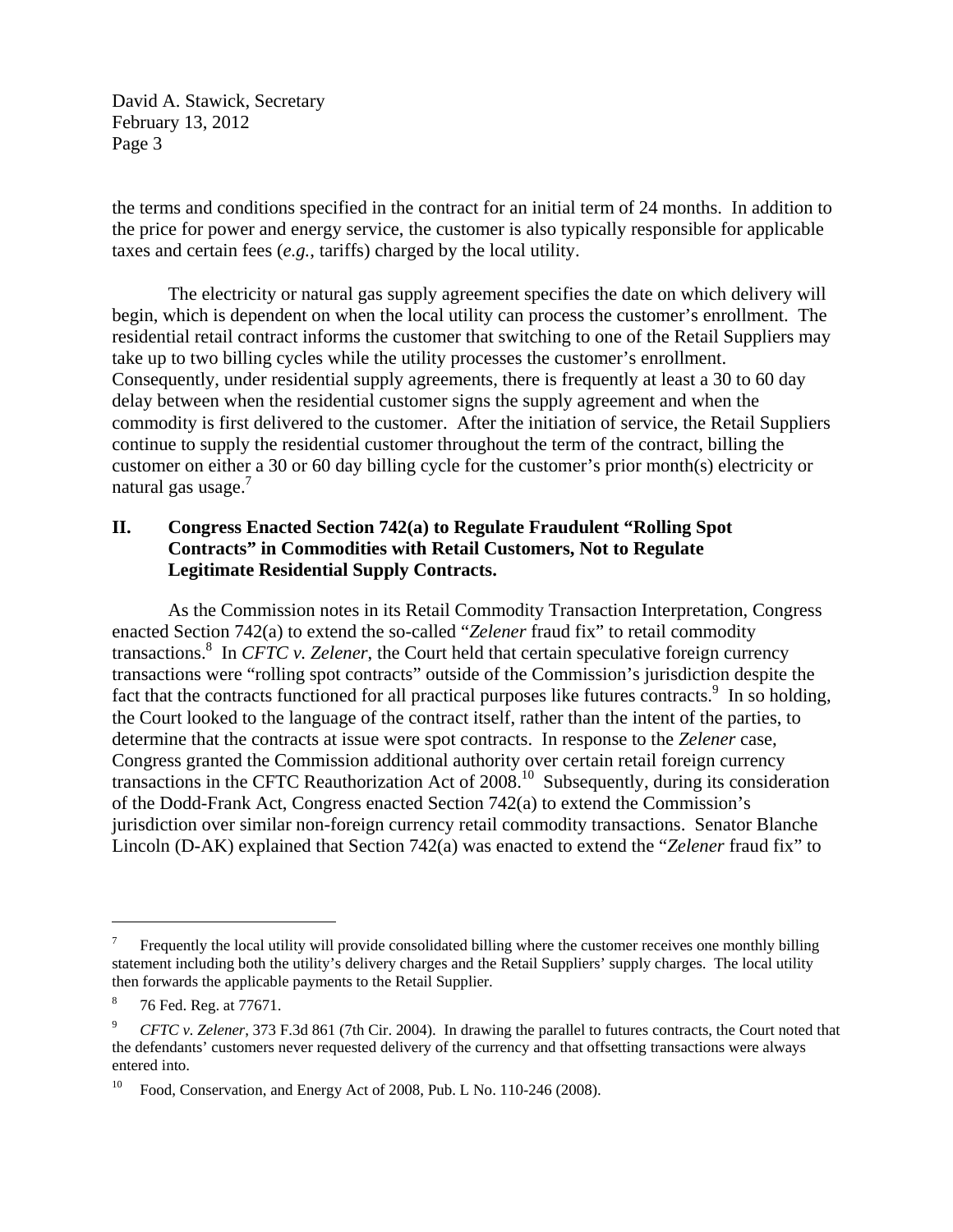other *Zelener*-type contracts in other commodities, such as energy and metals, to ensure that "rolling spot contracts" with retail customers could not evade the Commission's jurisdiction.<sup>11</sup>

Section 742(a) generally provides the Commission with jurisdiction over leverage contracts in any commodity entered into with retail customers. However, Section 742(a) excludes certain types of retail commodity transactions from the Commission's new jurisdiction, including contracts that (1) result in actual delivery of the commodity within 28 days, or (2) create an enforceable obligation to deliver between a seller and buyer that have the ability to deliver and accept delivery, respectively, in connection with the line of business of the seller and buyer.<sup>12</sup> In creating these two exemptions, Congress recognized that these types of contracts were legitimate business transactions that should continue to be outside of the Commission's jurisdiction. $^{13}$ 

Because of the nature of the residential electric and gas industry, it is unclear whether residential supply contracts fall within the technical parameters of these narrow exceptions. As explained above, typically more than 28 days lapses between when the customer first enters into the residential supply contract and when delivery of the natural gas or electricity first begins.<sup>14</sup> For residential customers, the delay is usually one to two months, but may be longer. For retail supply contracts with small commercial customers, the delay may be even longer.<sup>15</sup> Indeed, retail supply contracts with small commercial customers are in most material respects the same as residential supply contracts. In both instances, the customer has the ability to accept delivery of the commodity, and there is actual delivery and consumption of the commodity. However, while the Retail Suppliers' retail supply contracts with small commercial businesses, like our supply contracts with other commercial, industrial, and governmental entities, fall under the second exemption for transactions "in connection with the line of business of the seller and buyer" and consequently are not covered by the statute, there is less clarity for our residential retail contracts.

 $11$  156 Cong. Rec. S5,924 (daily. ed. July 15, 2010).

<sup>&</sup>lt;sup>12</sup> CEA § 2(c)(2)(D)(ii)(III)(aa)-(bb).

<sup>&</sup>lt;sup>13</sup> Senator Lincoln explained that these transactions were purposefully excluded from the Commission's expanded jurisdiction, noting that "[C]ash or spot contracts, forward contracts, securities, and certain banking products are excluded from this provision in Section 742, just as they were excluded in the Farm Bill." 156 Cong. Rec. S5,924 (daily. ed. July 15, 2010).

<sup>&</sup>lt;sup>14</sup> Although not the focus of these comments, the Retail Suppliers believe that the appropriate test for determining "actual delivery" is when physical delivery *commences* under a contract, not when delivery is *completed*. The examples used in the proposed Commission interpretation all involve completion of delivery within 28 days, which is not workable for many standard physical energy transactions. A standard retail commodity contract may require the supply of a commodity over a period of one to 10 years.

Small commercial businesses occasionally enter into retail supply contracts up to one-to-two years in advance of when they anticipate the need for delivery of the desired commodity. The Retail Suppliers recognize that the Commission has the discretion under the statute to establish a longer delivery period than 28 days for retail supply agreements. However, given the nature of the industry and the needs of small retail commercial customers, it may be impracticable to identify a delivery period that covers all legitimate retail customer supply transactions.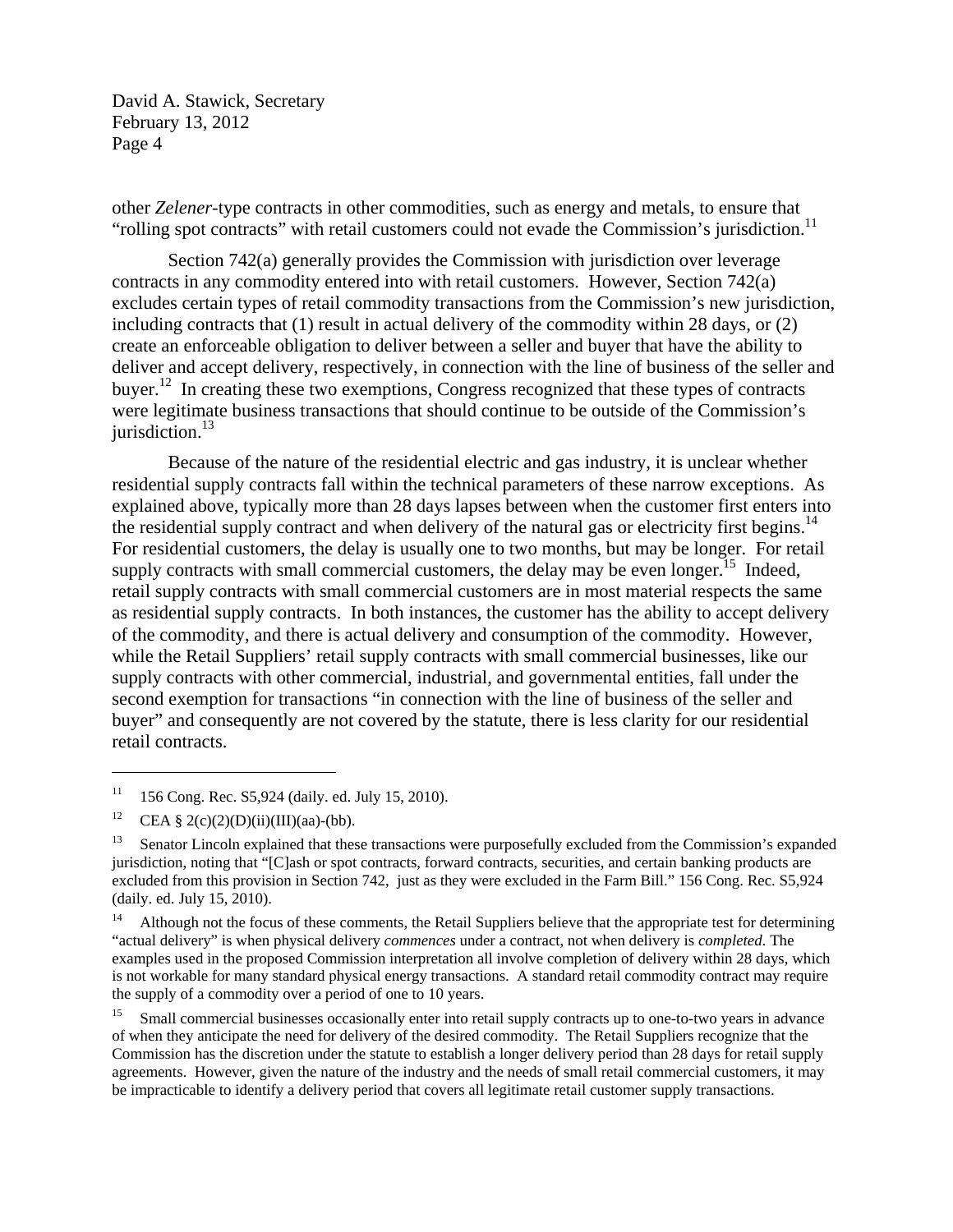## **III. Residential Supply Agreements Are Not Leverage Contracts As Defined Under CEA Section 19 and Part 31 of the Commission's Regulations.**

Since Congress first granted the Commission authority over certain leveraged retail foreign currency transactions in the CFTC Reauthorization Act of 2008, the Commission has not provided further guidance as to what constitutes a leveraged transaction.<sup>16</sup> Accordingly, the Retail Suppliers look to the Commission's treatment of certain leverage transactions in precious metals under CEA Section 19 and the regulations thereunder for guidance. Similar to the fraudulent "rolling spot contracts" that Congress sought to regulate under Section 742(a), Congress subjected retail transactions in precious metals covered by Section 19 to heightened regulation due to their volatility and high degree of risk.<sup>17</sup> Thus, the Commission's further definition of "leverage contract" under Commission Rule 31.4 provides some guidance as to how the Commission should interpret leverage contracts under its new authority over retail commodity transactions.

## **A. Residential Supply Agreements Are Substantially Different from Leverage Contracts Under CEA Section 19 and Part 31 of the Commission's Regulations**.

Commission Rule 31.4(w) defines a "leverage contract" as "a contract, standardized as to terms and conditions, for the long-term (ten years or longer) purchase ("long leverage contract") or sale ("short leverage contract") by a leverage customer of a leverage commodity" which also provides for, among other things:

- Initial and maintenance margin payments by the leverage customer;
- Periodic payment by the leverage customer or accrual by the leverage transaction merchant of a variable carrying charge or fee on the unpaid balance of a long leverage contract, and periodic payment or crediting by the leverage transaction merchant to the leverage customer of a variable carrying charge or fee on the initial value of the contract plus any margin deposits made by the leverage customer in connection with a short leverage contract; and
- Delivery of the leverage commodity after satisfaction of the balance due on the contract.18

<sup>&</sup>lt;sup>16</sup> The Commission did not address its interpretation of what constitutes a leverage transaction in its regulations implementing its additional authority over retail foreign exchange transactions granted by the CFTC Reauthorization Act of 2008 and the Dodd-Frank Act. *See* Regulation of Off-Exchange Retail Foreign Exchange Transactions and Intermediaries, 75 Fed. Reg. 55410 (Sep. 10, 2010).

<sup>&</sup>lt;sup>17</sup> Commission Rule 31.11 (requiring disclosure to customers of the risks of leverage transactions).

<sup>&</sup>lt;sup>18</sup> Commission Rule 31.4(w).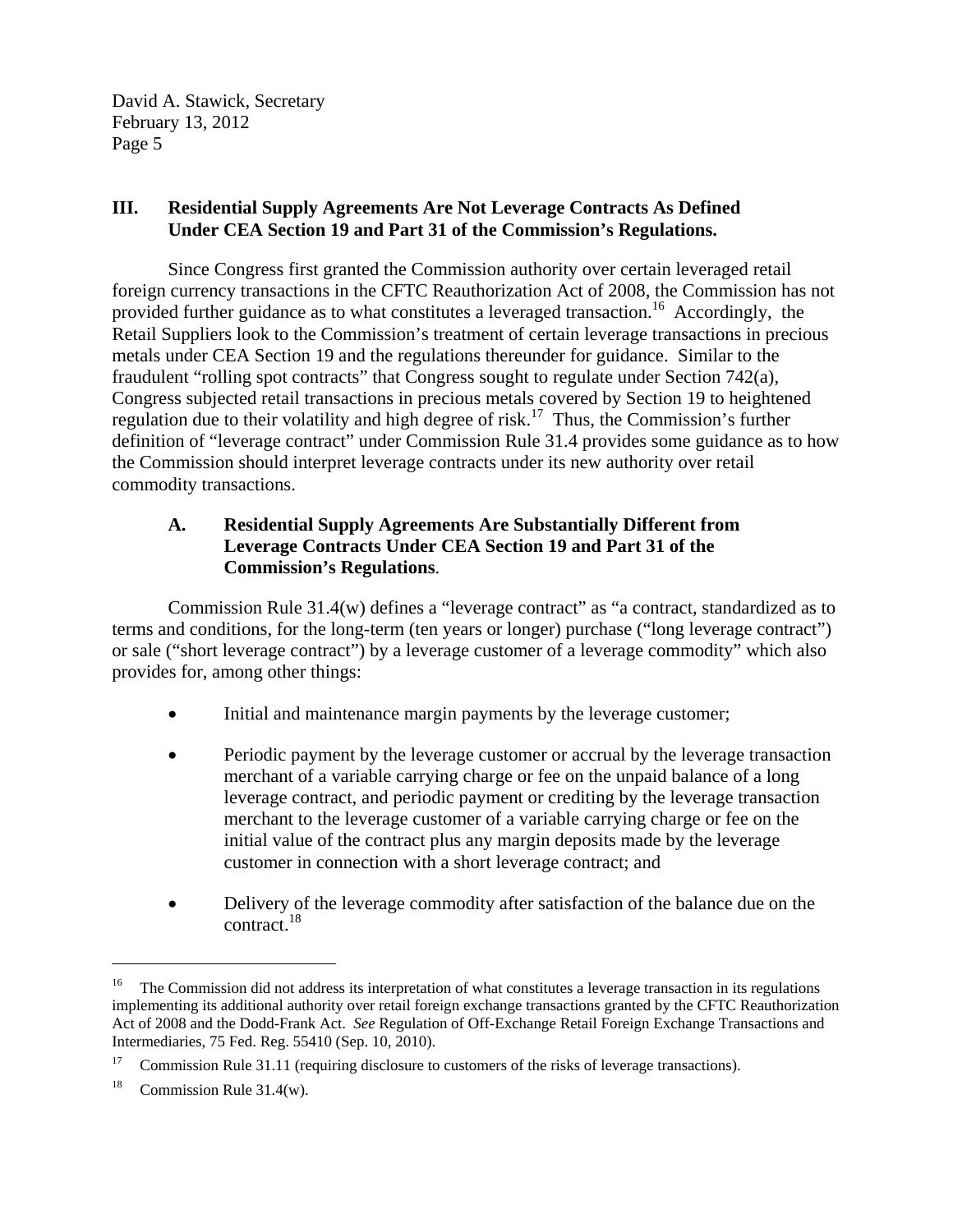$\overline{a}$ 

Residential supply agreements do not satisfy the foregoing criteria identified by the Commission as necessary elements of a leverage contract under CEA Section 19. As a result, they should not be considered leverage contracts for purposes of Section 742(a).

### **1. Initial and Maintenance Margin Payments by the Leverage Customer.**

Residential customers do not pay initial or maintenance margin on their customer accounts.19 In fact, the concept of margin is inapplicable to residential supply agreements. As described above, residential customers are not generally required to make any payment until the first invoice *following* their first one to two months of usage.

# **2. Periodic Payment by the Leverage Customer of a Variable Carrying Charge or Fee on the Unpaid Balance.**

The pricing and payment provisions of a residential supply contract do not provide for the payment of "variable carrying charges" by the residential customer. "Variable carrying charges" are the "service and interest charges" that accumulate while a leverage contract remains open.<sup>20</sup> Residential customer accounts do not operate on margin. Consequently, residential customers do not owe "service and interest" charges on their accounts unless they fail to make full payment on their bill. Instead, the residential supply agreements provide that customers are responsible for paying the price of the commodity as established by the agreement and any additional fees and taxes, including any charges imposed by the local utility.

# **3. Delivery of the Leverage Commodity After Satisfaction of the Balance Due on the Contract.**

Under residential supply agreements, the amount owed under the agreement is not due until *after* the customer has received delivery of, and used, the commodity. Consequently, residential supply agreements do not satisfy this third criteria of being a leverage contract. For this reason alone, residential supply contracts should not be treated as leverage contracts for purposes of Section 742(a).

<sup>19</sup> Commission Rule 31.4(q) defines "initial leverage margin" as the "the amount of funds, excluding initial charges, which a leverage customer is required to deposit with a leverage transaction merchant when entering into a leverage contract." Commission Rule 31.4(r) defines "maintenance leverage margin" as the "level to which the funds in a leverage customer's account must be restored after a margin call to the leverage customer has been effected by the leverage transaction merchant."

<sup>&</sup>lt;sup>20</sup> Commission Rule 31.4(1) defines "carrying charges for a leverage contract" to mean "all service and interest cha[r]ges paid periodically by a leverage customer to a leverage transaction merchant, or accrued by a leverage transaction merchant, while a long leverage contract remains open, or all service and interest charges paid periodically by a leverage transaction merchant to a leverage customer, or accrued by a leverage customer, while a short leverage contract remains open."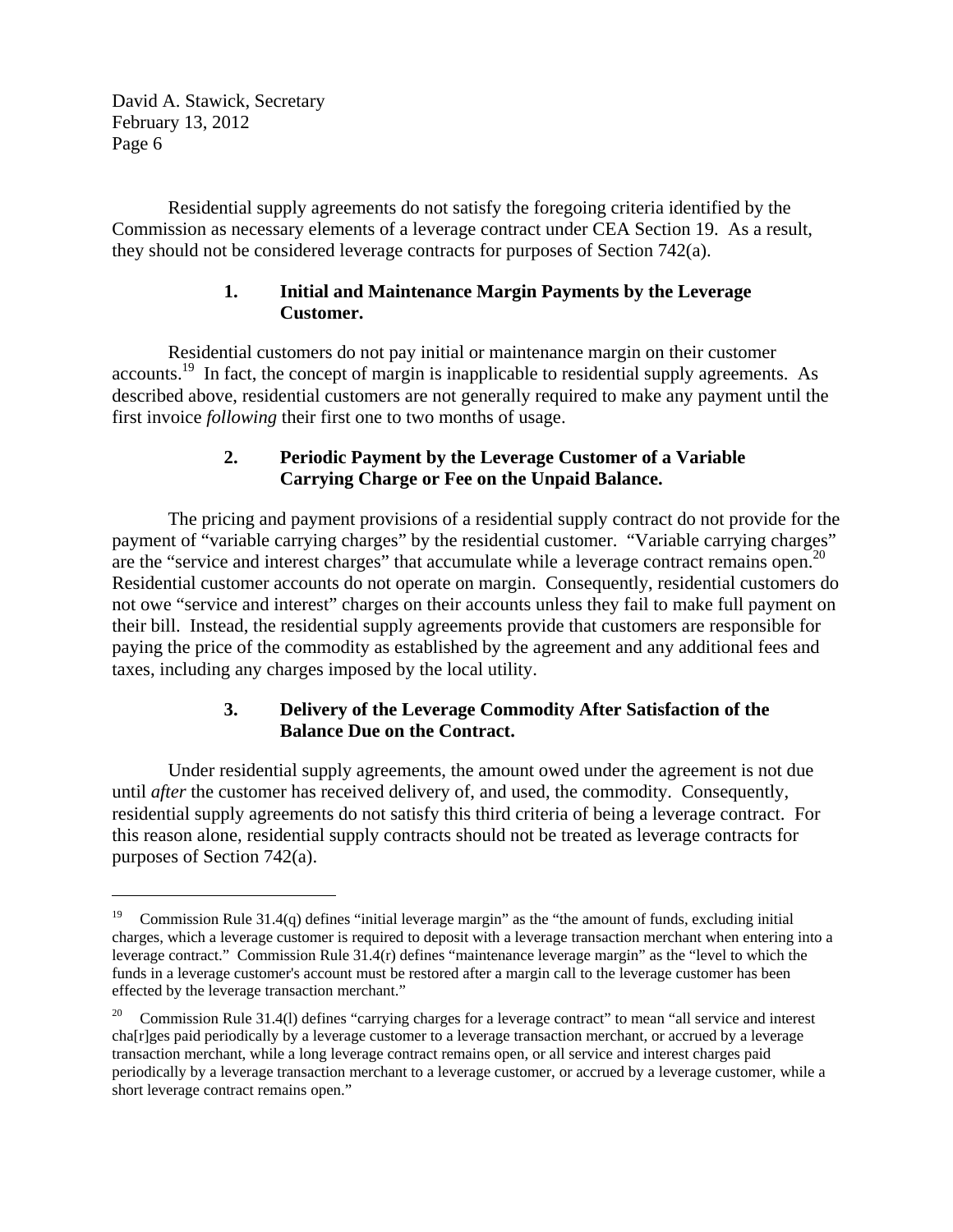#### **IV. Conclusion.**

The Retail Suppliers appreciate the opportunity to comment on the proposed Retail Commodity Transaction Interpretation. For all of the reasons discussed above, we request that the Commission interpret a "transaction entered into, or offered (even if not entered into), on a leveraged or margined basis, or financed by the offeror" to exclude the types of residential supply agreements that the Retail Suppliers, and other commercial energy companies, regularly execute. When Congress expanded the Commission's authority over leveraged retail commodity transactions under Section 742(a), it did not intend to encompass the types of legitimate, residential supply agreements described above, where each party has the ability either to make or take delivery and the commodity is actually consumed prior to billing. Accordingly, the Retail Suppliers respectfully ask the Commission to clarify that such residential supply agreements are not leverage contracts within the meaning of the statute.

\* \* \* \* \*

Please contact us at the numbers listed below if you have any questions about our comments.

Respectfully submitted,

David O. Dardis Chief Regulatory Counsel Constellation Energy Group, Inc. 100 Constellation Way, Suite 1200C Baltimore, MD 21202 Phone: (410) 470-3417 David.Dardis@constellation.com

*/s/* 

Bridgett Neely Sr. Advisor, Regulatory Affairs Green Mountain Energy Company 300 West 6th Street Austin, TX 78701 Phone: (917) 533-2250 bridgett.neely@greenmountain.com

*/s/*  Christopher C. O'Hara NRG Energy, Inc. General Counsel, Gulf Coast Region General Counsel, Reliant 1201 Fannin Street, The Pavilions Houston, Texas 77002 Phone: (713) 537-2245 chris.ohara@nrgenergy.com

*/s/* 

Brenda Crockett Vice President, Regulatory Affairs Champion Energy Services, LLC 13831 NW Freeway, Ste. 250, Houston, TX 77040 Phone: (281) 653-5071 bcrockett@championenergyservices.com